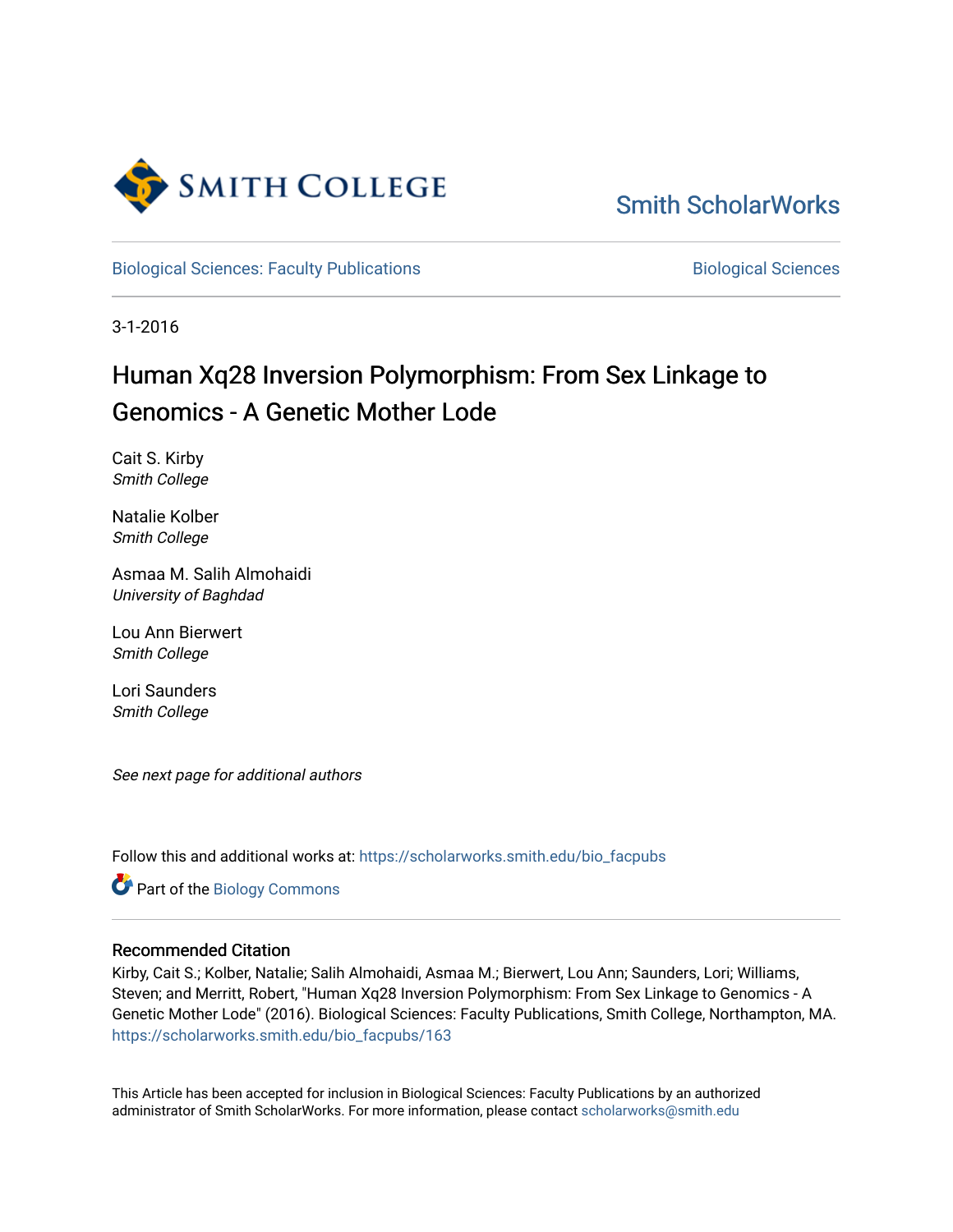### Authors

Cait S. Kirby, Natalie Kolber, Asmaa M. Salih Almohaidi, Lou Ann Bierwert, Lori Saunders, Steven Williams, and Robert Merritt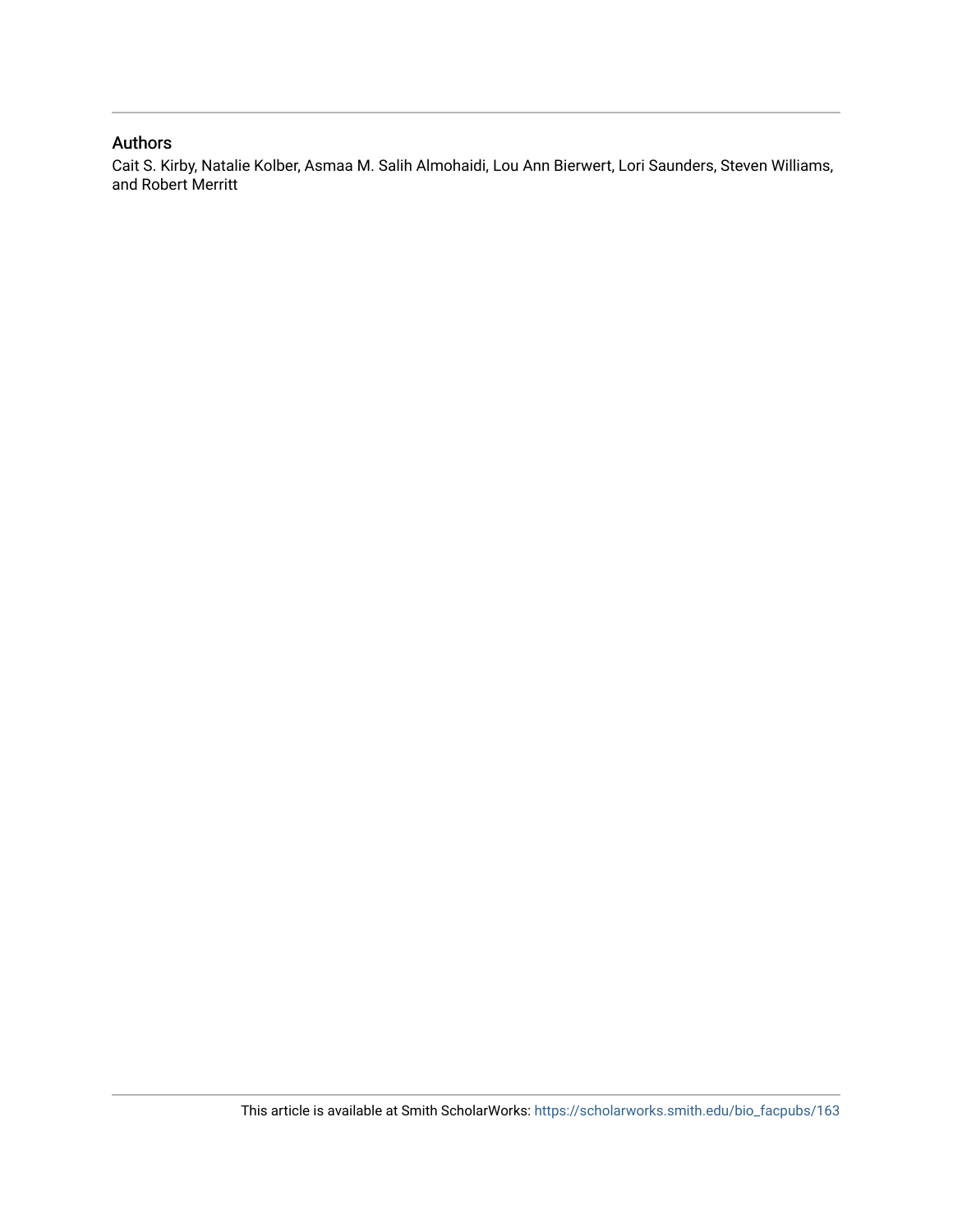# Laboratory Exercise

# Human Xq28 Inversion Polymorphism: From Sex Linkage to Genomics - A Genetic Mother Lode

Cait S. Kirby†\* Natalie Kolber† Asmaa M. Salih Almohaidi‡ Lou Ann Bierwert† Lori Saunders† Steven Williams† Robert Merritt†

From the †Department of Biological Sciences, Smith College, Northampton, MA, ‡Department of Biology, College of Science for Women, Baghdad University

### Abstract

An inversion polymorphism of the filamin and emerin genes at the tip of the long arm of the human Xchromosome serves as the basis of an investigative laboratory in which students learn something new about their own genomes. Long, nearly identical inverted repeats flanking the filamin and emerin genes illustrate how repetitive elements can lead to alterations in genome structure (inversions) through nonallelic homologous recombination. The near identity of the inverted repeats is an example of concerted evolution through gene conversion. While the laboratory in its entirety is designed for college level genetics courses, portions of the laboratory are appropriate for courses at other levels. Because the polymorphism is on the X-chromosome, the laboratory can be used in introduc-

Keywords: evolution; laboratory exercises; molecular biology

### A Genetic Mother Lode

On the long arm of the X-chromosome (Xq28) lie two long inverted repeats (LIRs, roughly 11.3 kb in length, and greater than 99% identical) which flank two genes—emerin and filamin [1]. Small et al. determined a patient's Emery-Dreifuss muscular dystrophy (EDMD) was due to a complete emerin deletion [1]. While analyzing the Xq28 region, Small discovered a frequent inversion polymorphism in other individuals of European ancestry—the order of the aforementioned genes is variable  $[1]$ . The plus  $(+)$  orientation reads

Cait S. Kirby's current address is Vanderbilt University

Volume 44, Number 2, March/April 2016, Pages 191–201

\*Address for correspondence to: 100 Green St., Ford Hall, Northampton, Massachusetts. E-mail: caitskirby@gmail.com.

DOI 10.1002/bmb.20933

Published online 8 March 2016 in Wiley Online Library (wileyonlinelibrary.com)

tory biology courses to enhance understanding of sexlinkage and to test for Hardy-Weinberg equilibrium in females. More advanced topics, such as chromosome interference, the molecular model for recombination, and inversion heterozygosity suppression of recombination can be explored in upper-level genetics and evolution courses. DNA isolation, restriction digests, ligation, long PCR, and iPCR provide experience with techniques in molecular biology. This investigative laboratory weaves together topics stretching from molecular genetics to cytogenetics and sex-linkage, population genetics and evolutionary genetics.  $©$  2016 by The International Union of Biochemistry and Molecular Biology, 44:191–201, 2016.

(cen-LIR- $FLNA$ - $EMD$ -LIR-tel) and the minus  $(-)$  orientation reads (cen-LIR-EMD-FLNA-LIR-tel) as diagrammed in Fig. 1. This polymorphism is not linked to any phenotypic effects.

The idea for a teaching laboratory emerged upon seeing a Southern blot autoradiograph of BglII digests which showed single-banded female homozygotes, double-banded female heterozygotes and single-banded male hemizygotes [1]. Since the radioactive probe necessary to detect the fragments of single-copy genes on Southern blots is not appropriate for use in a teaching laboratory, we have developed two PCR techniques—long PCR and inverse PCR (iPCR)—to determine an individual's gene arrangements. These PCR assays can be used as a vehicle for teaching sex linkage, calculating genotypic frequencies for the two gene arrangements in the student population and checking for Hardy-Weinberg equilibrium in the female portion of the sample. Additional work on this polymorphism provides the opportunity to discuss inverted repeats as inversion breakpoint hotspots, inversions as suppressors of recombination, gene conversion leading to concerted evolution and chromosome interference in double crossovers.

Received 13 July 2015; Revised 5 October 2015; Accepted 14 October  $2015$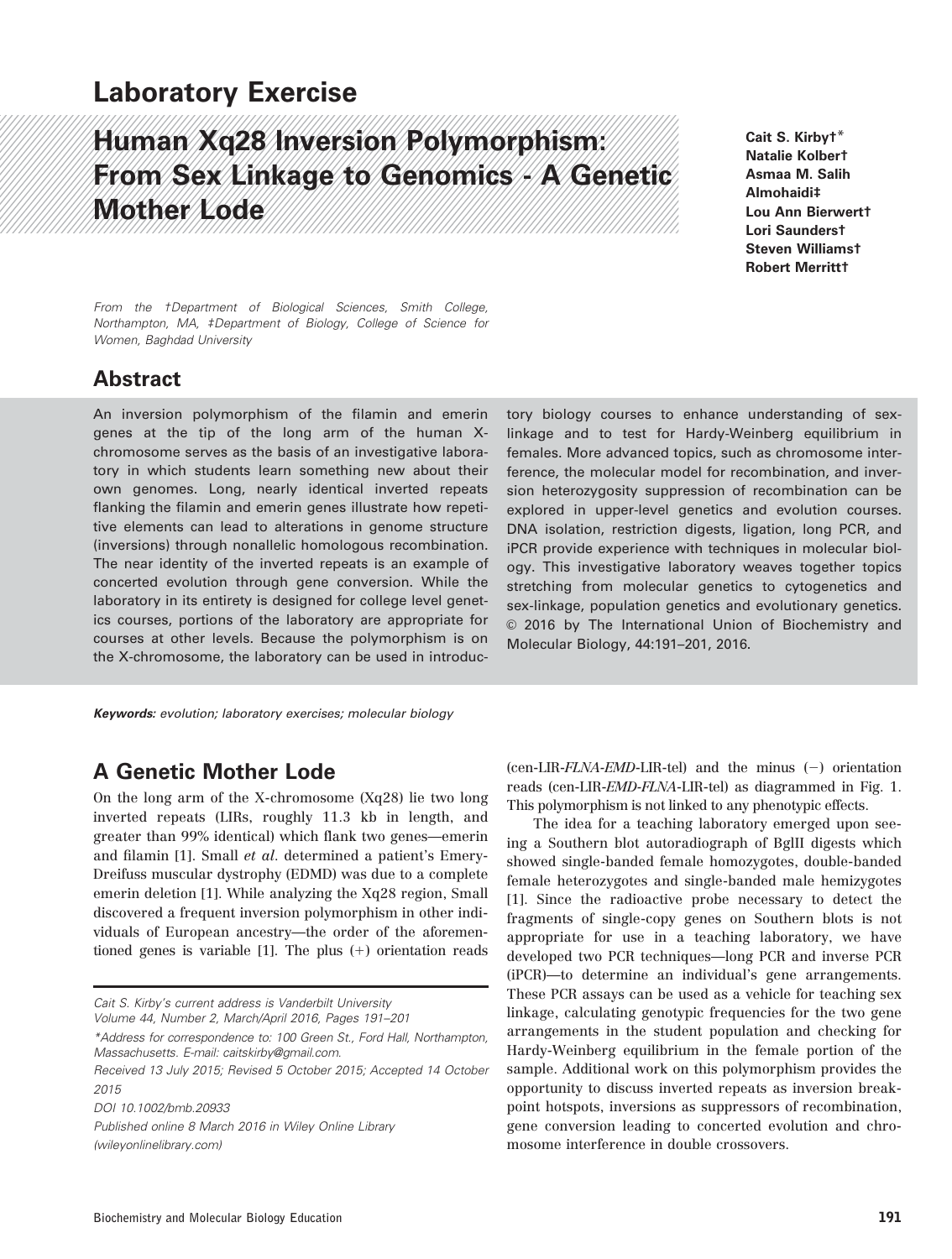

The plus  $(+)$  and minus  $(-)$  arrangements of the filamin (FLNA) and emerin (EMD) genes are shown along with the 11.3 kb flanking inverted repeats. The arrows below the two genes indicate the direction of transcription.

In 2007, Caceres et al. examined the FLNA-EMD region in 16 species of eutherian mammals; each species studied has long inverted repeats (LIRs) flanking the genes, the presence of which indicates that the duplication event resulting in the LIRs occurred more than 100 million years ago [2]. The LIRs share high sequence identity within species (most greater than 99%!), but low sequence identity between species. The LIRs are evolving together within a species while evolving away from one another between species, a process known as



FIG 2

FIG 1

Nonallelic homologous recombination within a single chromatid resulting from intrachromosomal pairing of the inverted repeats. The inset shows double stranded DNA forming two Holliday junctions bracketing a heteroduplex region the large ovals and the small squares represent the double-stranded DNA molecules in the proximal and distal IRs, respectively. Though Holliday junctions permit crossing over, the resolution of the junctions determines whether or not crossing over occurs. If the two junctions are resolved the same way (endonuclease cuts at the four green arrows or the four purple arrows) no crossover results but if they are resolved differently (one junction cut at the green arrows and the other at the purple arrows) a crossover results. Mismatched base pairs in the heteroduplex region may lead to gene conversion which keeps the IRs similar.

concerted evolution, which can be explained by the "sex and the single X" phenomenon, as outlined below.

In prophase I of oogenesis, all 23 pairs of homologous chromosomes pair up along their lengths due to sequence similarity. While the autosomes can pair up normally in spermatogenesis, the X and Y sex chromosomes can only pair in the pseudoautosomal regions at the tips of their arms leaving the X still looking for a pairing partner for most of its length. Not finding another X with which to pair, the inverted repeats pair intrachromosomally, creating the opportunity for nonallelic homologous recombination (NAHR). This recombination can take two forms—crossing over to change one gene arrangement to the other (i.e. inversion) and gene conversion to maintain inverted repeat identity. Figure 2 illustrates the pairing of the inverted repeats in a plus X chromosome with an inset showing the two Holliday junctions and heteroduplex DNA which set the stage for crossing over and gene conversion respectively. Crossing over between the paired inverted repeats will invert the FLNA-EMD region to produce a minus X chromosome. Gene conversion will either fix or eliminate



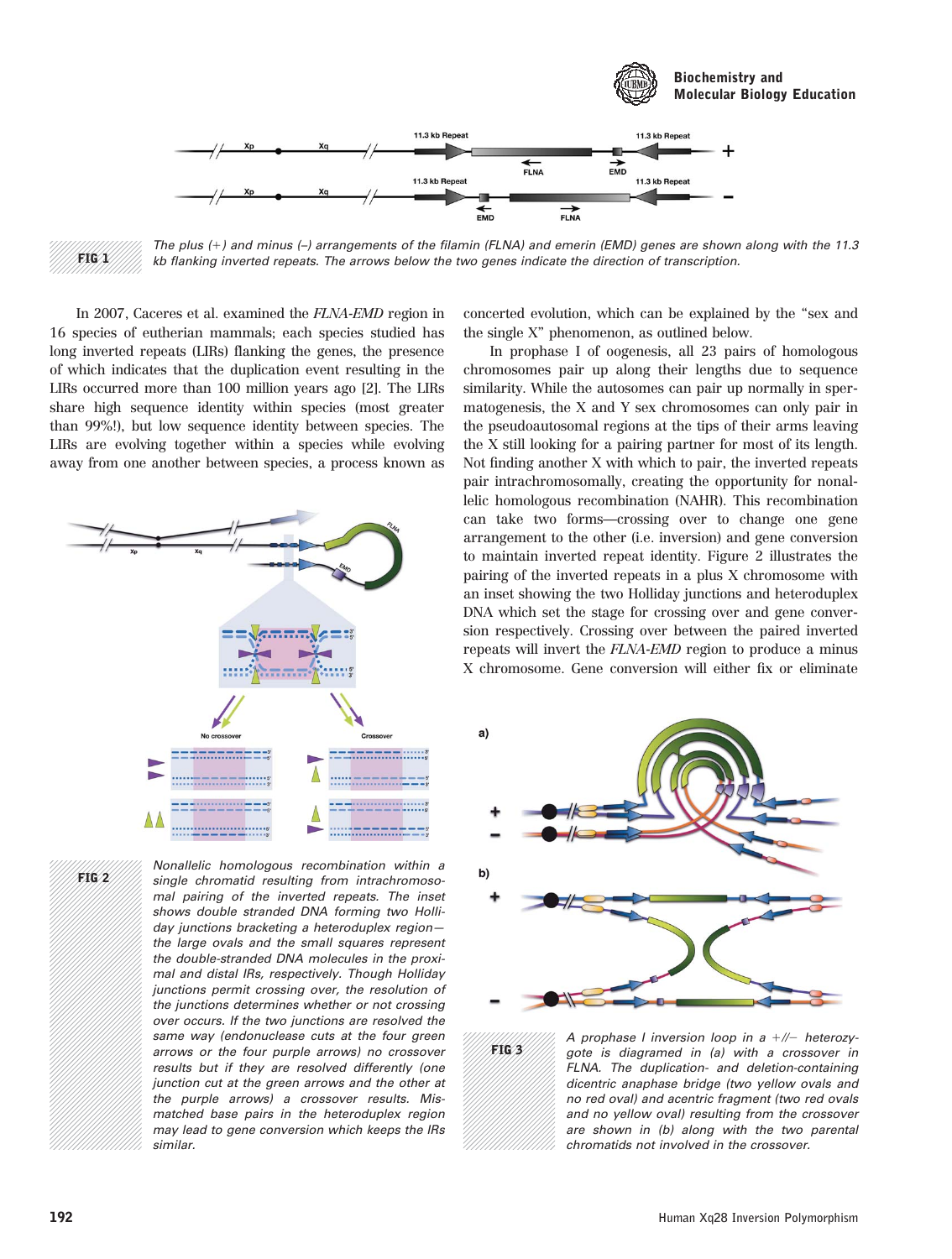



The EMD-deficient and FLNA-partially-duplicated Emery-Dreifuss X-chromosome is shown in (a). The Small et al. [1] model explaining the origin of this chromosome (a) in a homozygous  $+//+$  mother is shown in (b). An alternative origin in a heterozygous  $+//-$  mother is shown in (c). There is sequence data supporting the unequal crossover required in both models but the second crossover in (b) is purely hypothetical. Model (c) requires only that a rare unequal crossover resulted from misalignment due to inversion heterozygosity while (b) requires similar misalignment but in a  $+//+$ homozygote creating a dicentric chromatid that must be resolved by a hypothetical second crossover within the inverted repeats. This hypothetical crossover is highly unlikely due to chromosome interference.





Primer design for the presence-absence long PCR assay is shown in (a). The + reaction uses LCommon and LPlus primers, while the—uses LCommon and LMinus. (Note that not all components (e.g. primers) are drawn to scale.) The approximately 12 kb and 13 kb PCR products are shown in (b): the presence of a band in  $N+$  but the absence of a band in N- indicates that the female individual N is a homozygote  $+//+$ ; the presence of a band in P+ and in P- indicates that the female individual P is a heterozygote  $+\#$ ; the absence of a band in S+ but the presence of a band in S- indicates that the male individual S is a hemizygote  $-\gamma$ . Lanes designated 1 kb are 1 kb ladder.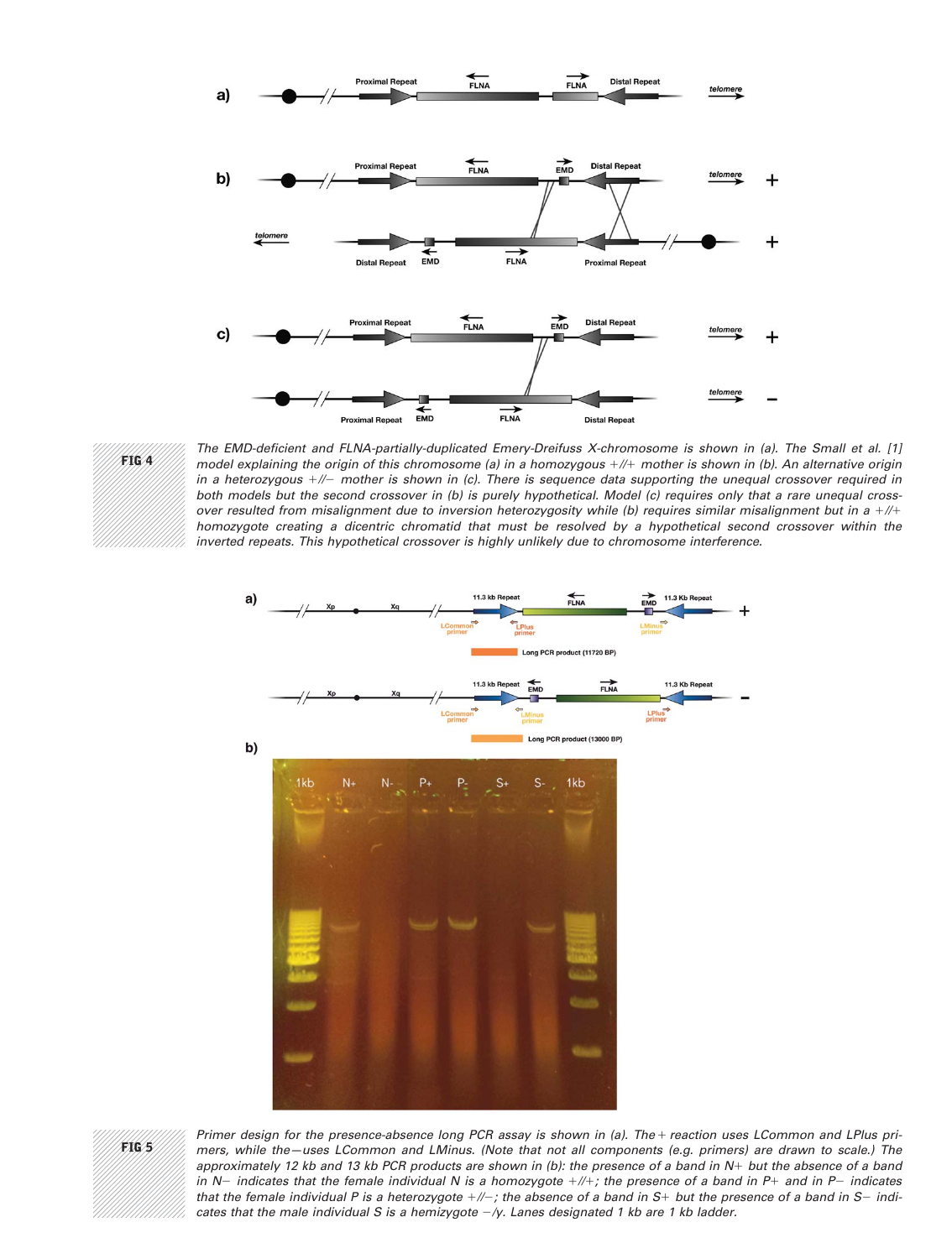





The iPCR assay including the restriction digest, ligation, and primer design for the inverse PCR is shown for the  $+$  reaction in (a) and the minus reaction in (b). (Note that not all components (e.g. primers) are drawn to scale.) The final PCR product from step 3 is shown in (c): lanes A and B are hemizygote  $+\gamma$  males, lanes C-G, M and N are homozygote  $+\gamma$ + females, lanes O-Q are heterozygote +//- females, lane R is a homozygote -//- female and lane S is a hemizygote  $-\gamma$  male. Lanes designated 100 bp are 100 bp ladder.

any mutation resulting in mismatched base pairs within the heteroduplex and thereby maintain inverted repeat sequence identity (concerted evolution) while allowing for repeats in different species to evolve away from one another. Thinking back to the Caceres article mentioned above, it seems unlikely that species exhibiting these two genes between two long IRs would be monomorphic for this inversion if our proposed mechanism is correct—NAHR should be changing the order of genes at some rate. The fact that those authors only saw one orientation or the other may be due to sample size or sampling from one population.

The nonallelic homologous recombination described above is probably less common in oogenesis where each X chromosome has a homolog with which to pair. Oogenesis does provide the opportunity for crossing over to recombine mutations that occur on the two X-chromosomes. Inversion heterozygosity results in suppression of recombination which leads to a nonrandom association of alleles with the different gene arrangements called linkage disequilibrium. If crossing over occurs within a paracentric inversion (like the inversion being explored here), the result is that all recombinant chromatids contain duplications and deletions and are either dicentric anaphase bridges or acentric fragments—the recombinant chromatids do not segregate to functional gametes/viable offspring (Fig. 3).

Small et al. (1997) explained the deletion of EMD and the partial duplication of FLNA by a double crossover event in a plus/plus homozygote [1]. Their model involved an unequal crossover event (rare) in misaligned chromosomes coupled with an adjacent crossover within a repeat region (also rare). There is sequence data supporting the unequal crossover resulting in the EMD deletion and FLNA partial duplication, while the second crossover in the Small et al. model is hypothetical but necessary to avoid a dicentric chromosome. This second, hypothetical crossover in close proximity (within 20 kb) to the unequal crossover is highly unlikely due to chromosome interference. A group studying mouse chromosome 1 found complete inhibition of a second crossover event over a distance of approximately 40 million base pairs [3]. A simpler model involving the same abnormal pairing within the inverted region during oogenesis in a plus/minus heterozygote eliminates the need for this second hypothetical crossover, both models are shown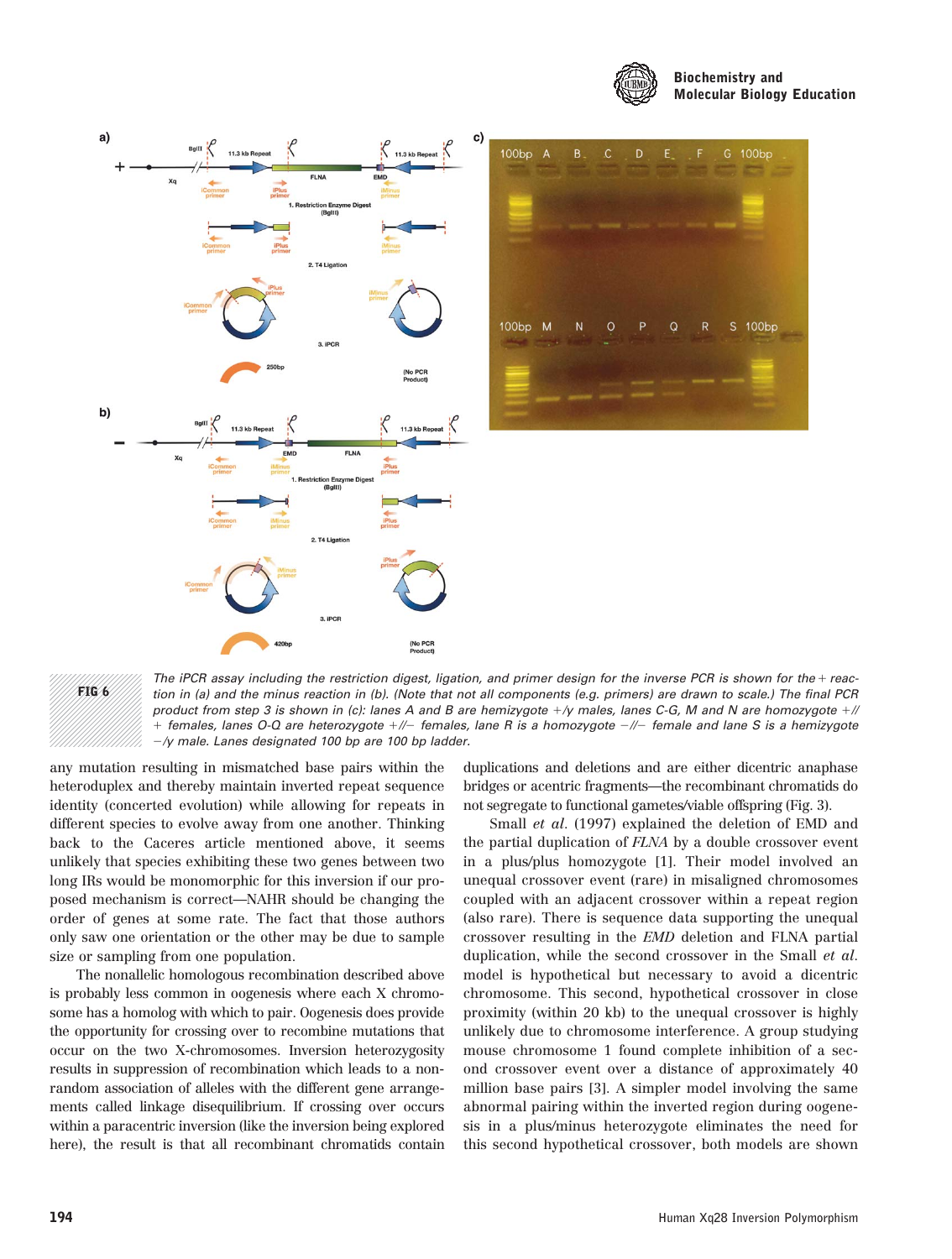in Fig. 4. The genotype of the dystrophic patient's mother was not determined thus it is impossible to prove which model is the correct one, but these two explanations provide an opportunity to discuss the relationship between inversions, crossing over, and chromosome interference.

Inverted repeats (IRs) are a common feature of the human genome; one study identified more than 22,624 highly similar IRs ranging in size from 25 bp to >100 kb [4]. That study found that of 96 IRs greater than 8 kb, nearly 25% occur on the X-chromosome and compared to IRs on autosomes, the X-linked IRs are three times more likely to share at least 99% sequence identity. The Y-chromosome also contains a disproportionate share of the large IRs. While the Xq28 IRs investigated in this laboratory exercise do not contain genes, many of the large IRs do contain genes and those genes are frequently testes-specific. The open questions arising from these observations create an opportunity for class discussion: why are the large nearly identical IRs concentrated on the sex chromosomes? Why do these IRs often contain testes specific genes? Is there some advantage of having two copies of these testes specific, sex-linked genes in males?

In the following protocols section we provide two approaches for genotyping students for the Xq28 inversion polymorphism both of which are demanding techniques and care must be taken not to shear the DNA. The first is a long PCR assay (illustrated in Fig. 5) producing two amplicons—the plus amplicon length is 11,700 bp and the minus amplicon length is 13,000 bp. The second method is a multiplex iPCR assay (illustrated in Fig. 6) which involves a restriction digest, ligation and a short PCR producing two amplicons—the plus amplicon is roughly 250 bp, the minus amplicon is roughly 420 bp.

The sample data presented below contain DNA samples extracted by students in an introductory biology course; the genotyping assays were initially performed by the students in class and those results were reproduced by author C.S. Kirby for the purposes of this paper.

### Acknowledgments

This work was aided by early communication with Steven Warren. Some reagents were donated by New England Biolabs. Funding was provided by grants from the Howard Hughes Medical Institute, the Blakeslee Genetics Grant to Smith College, and the Smith College Committee on Faculty Compensation and Development.

### Protocols

### Protocol 1: DNA Extraction

Epicentre Illumina Masterpure DNA Kit cat # MC85200. Epicentre Illumina Catch-All Sample Collection Swab Soft Pack cat # QEC89100.

1) Scrape left cheek 30 times with one sterile swab, rolling, and twirling.

- 2) Repeat step (1) with right cheek.
- 3) Twirl swabs in one clear eppie tube labeled with your initials of 300  $\mu$ L cell lysis solution + 1  $\mu$ L PK solution. Be sure to squeeze the swab into the edge of the tube to remove all liquid. Finger flick tube.
- 4) Incubate at  $56^{\circ}$ C for 15 min, finger flicking after every 5 min.
- 5) Let tubes cool to 37 $\degree$ C. Add 1 µL RNase A solution. Finger flick.
- 6) Incubate at  $37^{\circ}$ C for 30 min.
- 7) Let sit on ice for 5 min.
- 8) Add 150 µL MPC Protein Precipitation Reagent. Finger flick.
- 9) Centrifuge at max speed for 10 min.
- 10) Transfer the supernatant to a new clear eppie tube labeled with your initials and "gDNA." Discard pellet.
- 11) Add 500  $\mu$ L cold isopropanol to the supernatant. Invert gently 30 to 40 times until you see a floating swirl of DNA.
- 12) Centrifuge at max speed for 10 min. You should see a pellet. Pour off isopropanol. Be careful not to pour off the pellet.
- 13) Wash with 500  $\mu$ L 70% cold ethanol twice. If pellet dislodges, centrifuge again.
- 14) Centrifuge at max speed for 1 to 2 min. Remove all excess ethanol with a pipette.Repeat ethanol removal step if necessary.
- 15) Leave tube open at  $4^{\circ}$ C to evaporate ethanol. Evaporate for 30 min—24 h depending upon the amount of residual ethanol.
- 16) Once ethanol is completely evaporated, resuspend pellet overnight at  $4^{\circ}$ C in 100 µL TE buffer.
- 17) The DNA will not go into solution immediately. DNA should work for long PCR for up to 6 months when stored at 4 $\degree$ C. For longer storage,  $-20\degree$ C is suitable, but avoid freeze-thawing as that will shear DNA.

# Protocol 2: LongAmp PCR Assay

### LongAmp PCR Reaction

- 1. For each sample to be amplified, a master mix is made as follows:
	- a. Plus Reaction (pink tube):
		- $\bullet$  5.5 µLddH<sub>2</sub>0
		- 12.5 µL 2× MasterMix (Promega Go Taq Long Polymerase, cat # M4021)
		- 1 μL LCommon Primer (10 μM) (CGA TGG GGT CTA ACA GGT GTG ATG C)
		- 1 μL LPlus Primer (10 μM) (GCA AGG CTC TCG GGG GCA ACG)
	- b. Minus Reaction (blue tube):
		- $5.5 \mu$ LddH<sub>2</sub>0
		- 12.5 µL 2× MasterMix (Promega Go Taq Long Polymerase, cat # M4021)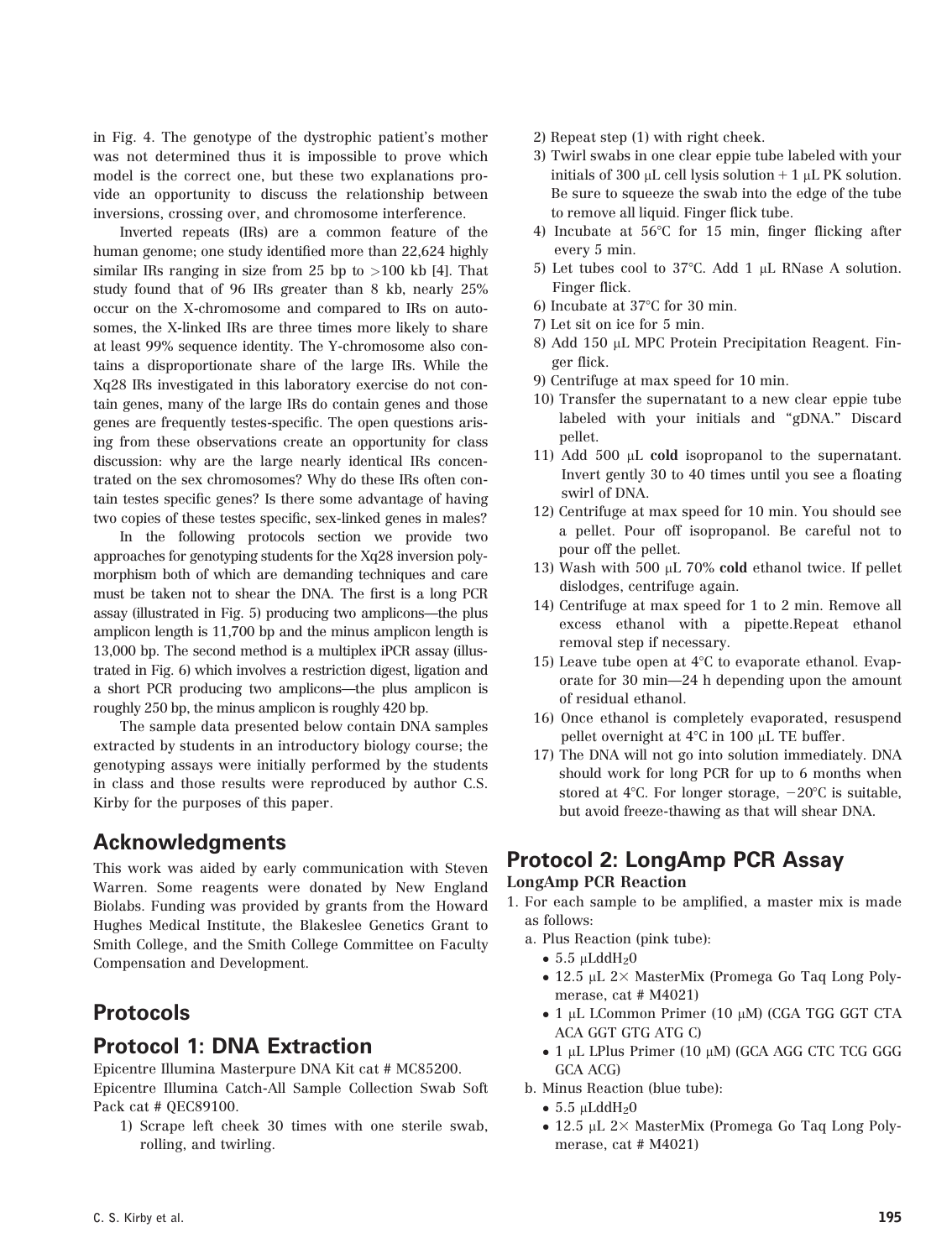

- 1 μL LCommon Primer (10 μM) (CGA TGG GGT CTA ACA GGT GTG ATG C)
- 1 μL LMinus Primer (10 μM) (CGT TTC AGG GCT CCT CAG GGT TCT GC)
- 2. Aliquot 20  $\mu$ L of the master mix per student for both the plus and minus reactions. Each student will add 5  $\mu$ L of their DNA from Protocol 1 to both tubes. The PCR tubes containing  $25 \mu L$  will be put into the PCR machine and will follow the program as listed:

| $\bullet$ 1 cycle of   |                  |
|------------------------|------------------|
| $\circ$ 98°C           | $2 \text{ min}$  |
| $\bullet$ 30 cycles of |                  |
| $\circ$ 98°C           | 30 <sub>s</sub>  |
| $\circ$ 67 $\circ$ C   | $15 \text{ min}$ |
| $\bullet$ 1 cycle of   |                  |
| $\circ$ 67 $\degree$ C | $15 \text{ min}$ |
| $\circ$ 4°C.           | until collected  |
|                        |                  |

### Gel Electrophoresis of LongAmp PCR Product

- 1. Pour a  $0.8\%$  agarose gel in 1x TBE Buffer with 35  $\mu$ L SYBR Safe per 50 mL of agarose. (Certified Molecular Biology Agarose Bio-Rad cat # 161-3100;  $10\times$  TBE Buffer Bio-Rad cat # 161-0770EDU; SYBR Safe Life Technologies cat # S33102)
- 2. Students will add 5  $\mu$ L of 5X Blue Juice (NEB 6X Tracking Dye cat #B7021S) to each of their two tubes containing PCR product.
- 3. Students will load as much of their product into a well as will fit  $\sim$ 25 µL from each tube: plus (pink) on the left, minus (blue) on the right. We read gels from left to right. Be careful not to allow any product to flow out and over into adjacent lanes as this will impair genotyping.
- 4. Load  $8 \mu L$  of 1 kb Molecular Ruler as a reference in the outer two lanes. (Bio-Rad cat # 170-8355)
- 5. Using a gel electrophoresis apparatus, run the gel at  $\sim$  60 V for  $\sim$  2 h.
- 6. Visualize using a blue-light or UV transilluminator.

## Protocol 3: iPCR Assay

Primers and general assay design outlined in Aguado et al. [5] and refined for this laboratory exercise.

### Restriction Enzyme Digest Reaction

1. For each sample to be digested, a master mix is made as follows:

- 5 mL BglII Buffer (NEB cat # R0144S)
- $40 \mu L H_2O$
- 1 µL BglII Enzyme (NEB cat # R0144S)
- 2. Dispense the master mixes in one  $46 \mu L$  aliquot for each student. Each student will add  $4 \mu$  of their DNA from their clear eppie tube from Protocol 1 to their green PCR tube.

The PCR tubes containing 50  $\mu$ L will be put into the PCR machine and will follow the program as listed:

- $37^{\circ}$ C 17 h
- Add 0.5 µL enzyme to each tube (this is very important see Setup sheet)
- $\bullet$  37°C  $\quad$  2 h
- $-85^{\circ}C$ 20 min (to inactivate enzyme)
- $-4^{\circ}C$ until collected

### Ligation Reaction

Dispense the master mix in one  $34 \mu L$  aliquot per student. Each student will add  $16 \mu L$  of their restriction enzyme digest reaction from their green tube from Restriction Enzyme Digest Reaction section to their yellow PCR tube. The PCR tubes containing 50  $\mu$ L will be put into the PCR machine and will follow the program as listed:

- $16^{\circ}$ C 19 h
- $25^{\circ}$ C 3 h
- $\bullet$  65°C 10 min (to inactivate enzyme)
- $-4^{\circ}C$ until collected

### iPCR Reaction

- 1. For each sample to be amplified, a master mix is made as follows:
	- $\bullet$  5.5 µLH<sub>2</sub>O
	- $\bullet$  12.5 µL AmpliTaq Gold 360 2 $\times$  Master Mix (Life Technologies cat# 4398881)
	- 1 μL iCommon Primer (10 μM) (TCA TCA CGC GAA AAA CAG AG)
	- 0.5 μL iPlus Primer (10 μM) (CAC ATA AGC CAC ACC ACA GG)
	- 0.5 μL iMinus Primer (10 μM) (TGC ATC CCC TCT AGT CGA A)

This iPCR protocol contains the primers and a modified version of the protocol described in Aguado et al. [5].

2. Dispense the master mix in one  $20 \mu L$  aliquot per student. Each student will add 5  $\mu$ L of their ligation reaction from their yellow tube from Ligation Reaction section to their orange tube. The PCR tubes containing 25 µL will be put into the PCR machine and will follow the program as listed:

| $\bullet$ 1 cycle of       |                   |
|----------------------------|-------------------|
| $\circ$ 98°C               | $5 \text{ min}$   |
| $\bullet$ 35 cycles of     |                   |
| $\circ$ 95°C               | 30 <sub>sec</sub> |
| $\circ$ 55 $\rm ^{\circ}C$ | 1 min             |
| $\circ$ 72°C               | $3.5 \text{ min}$ |
| $\bullet$ 1 cycle of       |                   |
| $\circ$ 72°C               | 7 min             |
| $\circ$ 4°C.               | until collected   |
|                            |                   |

### Gel Electrophoresis of iPCR Product

1. Pour a 1.5% agarose gel in 1x TAE Buffer with  $35 \mu L$ SYBR Safe per 50 mL of agarose. (Supra Sieve GPG Agarose American Bioanalytical (AmBio) cat# AB00985- 00100; 50X TAE Buffer AmBio cat # AB14112-01000; Life Technologies SYBR Safe cat # S33102)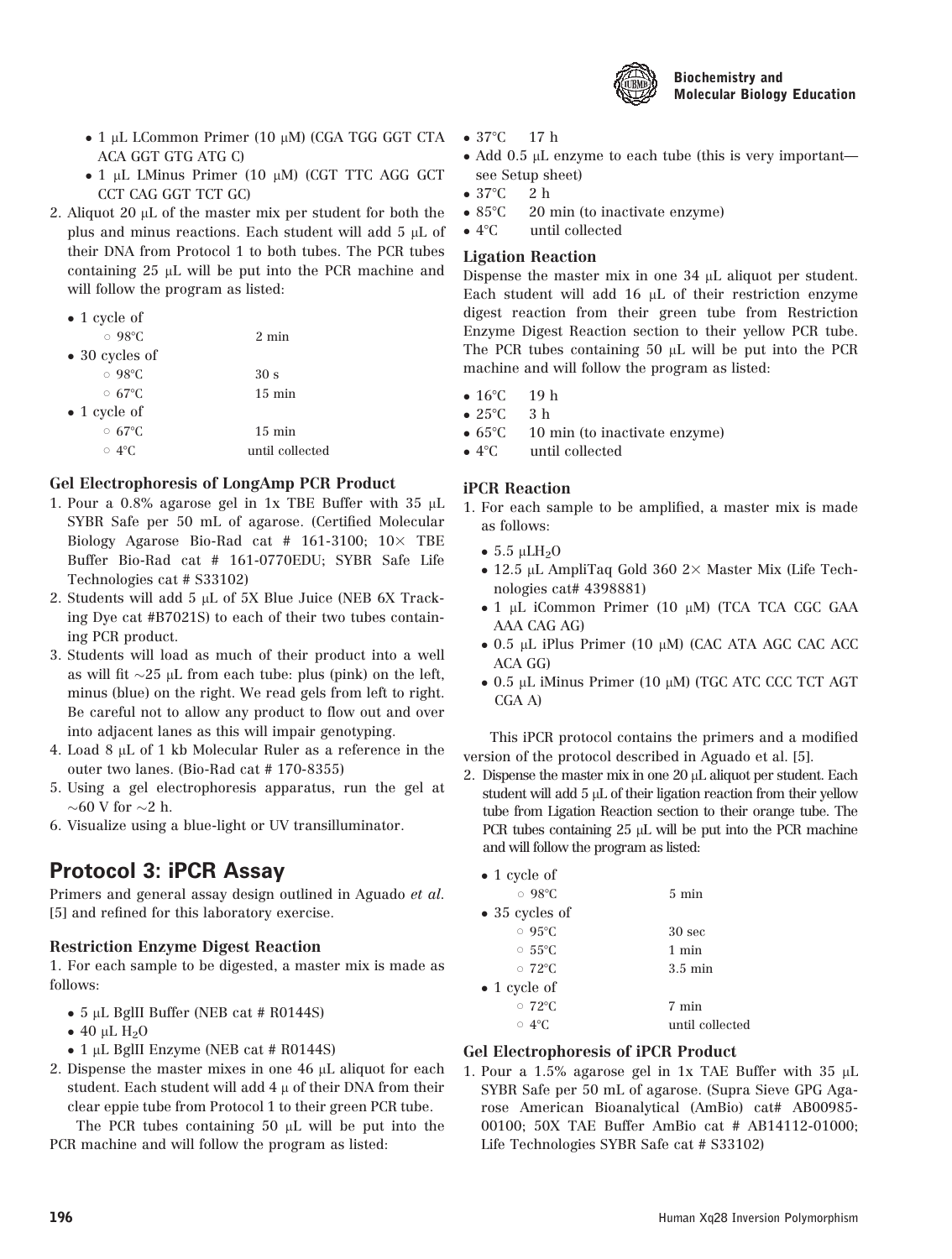

- 2. Students will add 5 µL of 5X Blue Juice (NEB 6X Tracking Dye cat # B7021S) to their orange tube containing PCR product. Be careful not to allow any product to flow out and over into adjacent lanes as this will impair genotyping.
- 3. Students will load as much of their product into a well as will fit  $\sim$ 25 µL.
- 4. Load 8  $\mu$ L of 100 bp ladder (NEB cat # N3231L) as a reference.
- 5. Using a gel electrophoresis apparatus, run the gel at 140 V for  $\sim$  30 min.
- 6. Visualize using a blue-light or UV transilluminator.

### Teaching Laboratory Exercise: Setup Sheet for Instructors

This setup sheet involves color-coding to limit the likelihood of mistakes. If your institution does not have the same colors or enough colors, I highly suggest that you find a different way to differentiate between tubes, such as putting a different colored dot on each tube.

### DNA Extraction

To set up the DNA extraction for 16 students, you will need:

- 16 tube racks (8 if students work in pairs)
- 16 purple eppie tubes [2 mL] with lysis buffer (300  $\mu$ L)
- 16 yellow eppie tubes [1.5 mL] with MPC protein precipitation reagent  $(150 \mu L)$
- 16 green eppie tubes [1.5 mL] with isopropanol (500  $\mu$ L)
- 16 blue eppie tubes [1.5 mL] with ethanol (1 mL)
- 16 clear eppie tubes [2 mL] empty at start [with gDNA in TE buffer at end  $(100 \mu L)$ ]

#### Long PCR

To set up the long PCR assay for 16 students, you will need:

• 1 pink eppie tube [1.5 mL] (plus cocktail)

- 1 blue eppie tube [1.5 mL] (minus cocktail); 16 pink PCR tubes [0.2 mL] (plus)
- 16 blue PCR tubes [0.2 mL] (minus)
- 1 tube of Promega GoTaq Long
- 1 tube of LCommon primer
- 1 tube of LPlus primer
- 1 tube of LMinus primer

Make up the two mastermixes as follows, making enough cocktail for 17 reactions:

| Plus each    |                          | $#$ of students + 1)  | Plus cocktail                             |
|--------------|--------------------------|-----------------------|-------------------------------------------|
| $5.5 \mu L$  | H <sub>2</sub> O         | $\times$ 17           | 93.5 µL $H_{2}O$                          |
| 12.5 $\mu$ L | Promega<br>GoTaq<br>Long | $\times$ 17           | $212.5 \mu L$<br>Promega<br>GoTaq<br>Long |
| $1 \mu L$    | LCommon                  | $\times$ 17           | $17 \mu L$<br>LCommon                     |
| $1 \mu L$    | <b>LPlus</b>             | $\times$ 17           | 17 $\mu$ L LPlus                          |
| Minus each   |                          | (# of students $+1$ ) | Minus cocktail                            |
| $5.5 \mu L$  | $H_2O$                   | $\times$ 17           | 93.5 µL $H_2O$                            |
| 12.5 $\mu$ L | Promega<br>GoTaq<br>Long | $\times$ 17           | $212.5 \mu L$<br>Promega<br>GoTaq<br>Long |
| $1 \mu L$    | LCommon                  | $\times$ 17           | 17 $\mu$ L<br>LCommon                     |
| $1 \mu L$    | LMinus                   | $\times$ 17           | $17 \mu L$<br>LMinus                      |

The instructor will then aliquot  $20 \mu L$  of plus cocktail into the pink PCR tubes, and  $20 \mu L$  of minus cocktail into the blue PCR tubes. The instructor should have excess cocktail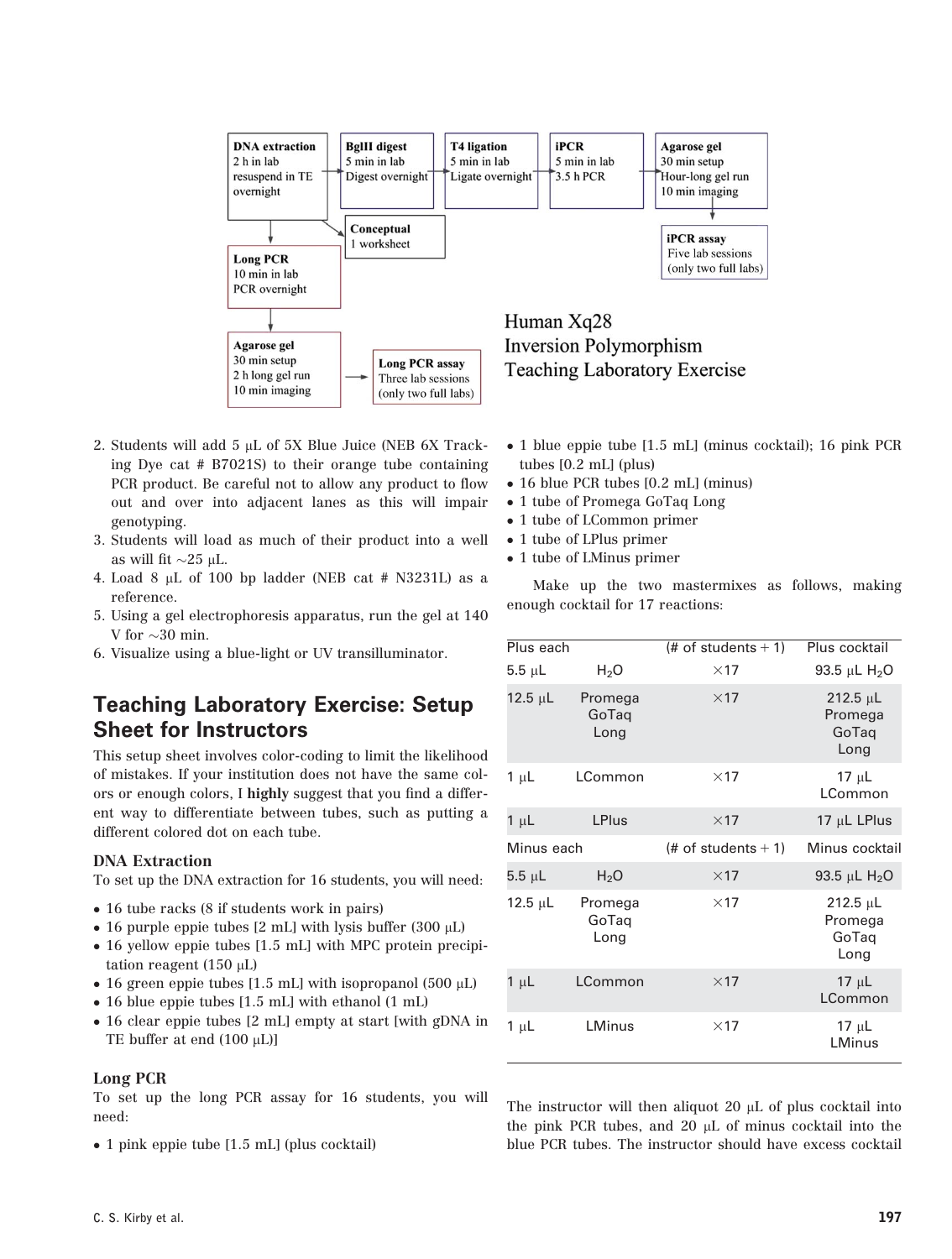

left over. Students will then add  $5 \mu L$  of their DNA into each of their PCR tubes (pink and blue).

The instructor will program the thermal cycler as follows:

 $\bullet$  1 cycle of

| $\circ$ 98°C                | $2 \text{ min}$  |
|-----------------------------|------------------|
| $\bullet$ 30 cycles of      |                  |
| $\circ$ 98°C                | 30 <sub>s</sub>  |
| $\circ$ 67 $\circ$ C        | $15 \text{ min}$ |
| $\bullet$ 1 cycle of        |                  |
| $\circ$ 67 $\rm{^{\circ}C}$ | $15 \text{ min}$ |
| $\circ$ 4°C                 | until collected  |
|                             |                  |

Tubes should be put in the PCR machine after the initial denaturation temperature has been reached  $(98^{\circ}C)$ .

### Agarose Gel Electrophoresis

The instructor should make up roughly 1 L of  $1\times$  TBE buffer per two gels. The TBE buffer suggested for purchase here is  $10\times$  concentrated, so for every 1 L, the instructor should mix 100 mL  $10\times$  buffer with 900 mL ddH2O, for every 2 L, 200 mL  $10\times$  buffer with 1800 mL ddH2O, etc.

The instructor should make up 50 mL of 0.8% agarose per gel: 50 mL of  $1\times$  TBE buffer with 0.4 g of agarose; once cool to the touch, add 35 µL of Sybr Safe, stir, and pour. Be sure to keep the gels away from light until they are to be used. The pre-poured gels may be stored in buffer, in a sealed container, protected from light, for up to 1week.

Instructors may choose for students to pair up, or work in small groups, to load their gels, so the number of gels necessary per class is at the instructor's discretion. Each student will need two wells (one for the plus reaction, one for the minus).

Students will need 5  $\mu$ L of 5× BJ for each lane (so 10 mL each, in total). Students may also want to practice loading their gel in spare lanes with 20  $\mu$ L 1 $\times$  BJ.

### iPCR

To set up the iPCR BglII digest for 16 students, you will need:

- 1 green eppie tube [1.5 mL] (digest cocktail)
- 16 green PCR tubes [0.2 mL] (digest)
- 1 tube of BglII buffer
- 1 bottle of nuclease-free water
- 1 tube of BglII enzyme

| Digest each |                        | (# of students $+1$ ) | Digest<br>cocktail |                         |
|-------------|------------------------|-----------------------|--------------------|-------------------------|
| 5 µL        | <b>BgIII</b><br>buffer | $\times$ 17           | $85 \mu L$         | <b>BgIII</b><br>buffer  |
| 40 $\mu$ L  | H <sub>2</sub> O       | $\times$ 17           | $680 \mu L$        | H <sub>2</sub> O        |
| $\mu$ L     | <b>BgIII</b><br>enzyme | $\times$ 17           | $17 \mu L$         | <b>B</b> qlll<br>enzyme |

The instructor will aliquot 46  $\mu$ L of this digest mix to each student. The instructor should have excess cocktail left over. Each student will add  $4 \mu$ L of their genomic DNA from their clear eppie tube to their green digest tube.

To set up the iPCR T4 ligation for 16 students, you will need:

- 1 yellow eppie tube [1.5 mL] (ligation cocktail)
- 16 yellow PCR tubes [0.2 mL] (ligation)
- 1 tube of T4 buffer
- 1 bottle of nuclease-free water
- 1 tube of T4 ligase

|                       | Ligation each $(# of students + 1)$ Ligation cocktail |                        |
|-----------------------|-------------------------------------------------------|------------------------|
| $5 \mu L$ T4 buffer   | $\times$ 17                                           | $85 \mu L$ T4 buffer   |
| 26.5 µL $H_2O$        | $\times$ 17                                           | 450.5 µL $H_2O$        |
| $2.5 \mu L$ T4 ligase | $\times$ 17                                           | 42.5 $\mu$ L T4 ligase |

The instructor will aliquot  $34 \mu$ L of this ligation mix to each student. The instructor should have excess cocktail left over. Each student will add 16 µL of their digested DNA from their green PCR tube to their yellow ligation tube.

To set up the iPCR assay for 16 students, you will need:

- 1 orange eppie tube [1.5 mL] (multiplex cocktail)
- 16 orange PCR tubes [0.2 mL] (multiplex)
- 1 tube of Amplitaq Gold 360 2X MasterMix
- 1 tube of iCommon primer
- 1 tube of iPlus primer
- 1 tube of iMinus primer

Make up the one mastermix as follows, making enough cocktail for 17 reactions:

| Multiplex each |                             | Multiplex cocktail<br>(# of students $+1$ ) |               |                             |
|----------------|-----------------------------|---------------------------------------------|---------------|-----------------------------|
| $5.5 \mu L$    | H <sub>2</sub> O            | $\times$ 17                                 | $93.5 \mu L$  | H <sub>2</sub> O            |
| 12.5 µL        | Amplitag<br><b>Gold 360</b> | $\times$ 17                                 | $212.5 \mu L$ | Amplitag<br><b>Gold 360</b> |
| $1 \mu L$      | iCommon                     | $\times$ 17                                 | $17 \mu L$    | iCommon                     |
| $0.5$ uL       | iPlus                       | $\times$ 17                                 | $8.5 \mu L$   | iPlus                       |
| 0.5 µL         | iMinus                      | $\times$ 17                                 | $8.5 \mu L$   | iMinus                      |

The instructor will then aliquot 20  $\mu$ L of the multiplex cocktail into the orange tubes. The instructor should have excess cocktail left over. Each student will then add  $5 \mu L$  of their ligated DNA from their yellow tube into their orange PCR tube.

The instructor will program the thermal cycler as follows:

• 1 cycle of

 $\circ$  98°C 2 min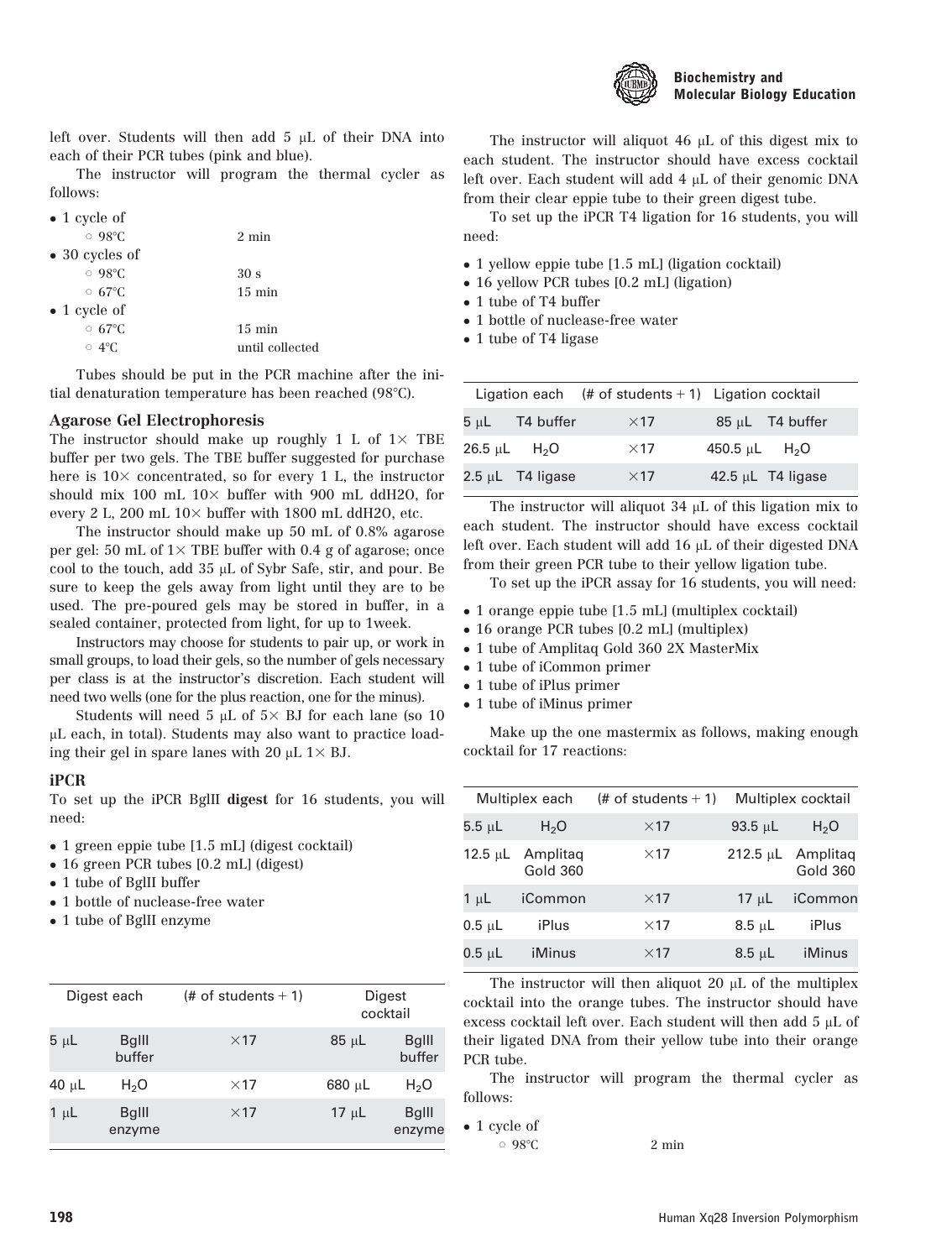| $\bullet$ 30 cycles of |                   |
|------------------------|-------------------|
| $\circ$ 95°C           | 30 <sub>s</sub>   |
| $\circ$ 55°C           | 1 min             |
| $\circ$ 72°C           | $3.5 \text{ min}$ |
| $\bullet$ 1 cycle of   |                   |
| $\circ$ 72°C           | 7 min             |
| $\circ$ 4°C.           | until collected   |
|                        |                   |

Tubes should be put in the PCR machine once the initial denaturation temperature has been reached (98°C).

After PCR amplification, students will add 5  $\mu$ L 5 $\times$  BJ to each of their reactions to be used for gel electrophoresis.

#### Agarose Gel Electrophoresis

The instructor should make up roughly 1 L of  $1\times$  TAE buffer per two gels. The TAE buffer suggested for purchase here is  $50\times$  concentrated, so for every 1 L, the instructor should mix 20 mL  $50\times$  buffer with 980 mL ddH2O, for every 2 L, 40 mL  $50\times$  buffer with 1960 mL ddH2O, etc.

The instructor should make up 50 mL of agarose per gel: 50 mL of  $1\times$  TAE buffer with 1 g of agarose, once cool, add 35 µL of Sybr Safe, stir, and pour. Be sure to keep the gels away from light until they are to be used. The prepoured gels may be stored in buffer, in a sealed container, protected from light, for up to 1 week.

Instructors may choose for students to pair up, or work in small groups, to load their gels, so the number of gels necessary per class is at the instructor's discretion. Each student will need one well as this is a multiplex reaction.

Students will need 5  $\mu$ L of 5× BJ for each lane (so 10 mL each, in total). Students may also want to practice loading their gel in spare lanes with 20  $\mu$ L 1 $\times$  BJ.

## Teaching Laboratory Exercise: Common Pitfalls, Tips, and Tricks

#### General

The inversion polymorphism that is the focus of this lab has no known phenotypic effect and is of no known medical significance. Though it is incredibly unlikely, it is always possible that students may find out something about their own DNA of which they were previously unaware. If minors will be involved in this laboratory exercise, parental consent should be obtained. College faculty members should check with their Institutional Review Board (IRB) to determine whether IRB approval is required. It is important to make certain that students (and if appropriate—parents) understand any human genetics laboratory exercise and understand that their participation is voluntary. We also strongly discourage attempting to construct pedigrees for students and their families so as to avoid any potential question of parentage.

Mint, coffee, and anything with oils will prevent the PCR reaction from working—it is of vital importance that students rinse their mouths very well before proceeding with the DNA extraction protocol. Students should also avoid coffee and mint during the day of the DNA extraction protocol.

Pipetting a cocktail of mastermix, primers, and water is very important; by making up a cocktail, the instructor can be sure that they have pipetted each reagent into each reaction equally and are not forced to pipette 1  $\mu$ L of primer into every single PCR reaction. In addition, it is very important that the instructor does not try to make up a cocktail for too many reactions at once, as this decreases the efficiency of each reaction. I suggest making a cocktail for only one section of students at a time (fewer than 20 students). I have made a setup sheet which shows examples of a cocktail for each step.

The setup sheet involves color-coding to limit the likelihood of mistakes. If your institution does not have the same colors or enough colors, I highly suggest that you find a different way to differentiate between tubes.

Contamination will ruin your experiment—make sure that students know to change tips between every single pipetting step.

DNA extractions and PCR are very temperature-sensitive. When possible, please keep tubes and reagents on ice. Please hold tubes in an area where the reagents are not so as not to warm up the enzyme, the DNA, or the primers. If possible, keep tubes on ice between every DNA extraction step (except for the high-temperature steps). For later DNA extraction steps, the ice helps keep things pelleted, so the more time the samples spend on ice the better the pellet will be. All primers should be rehydrated with the appropriate amount of TE buffer provided in the DNA extraction kit (Epicentre cat# MTE0970)

### DNA Extraction

You will need to add  $1 \mu L$  of Proteinase K (PK) solution to each student's purple eppie tube. I suggest adding the PK after the students have twirled their swabs in the buffer. Be sure to change tips between every tube and to check that you've gotten PK into the tube (by checking the tip before and after adding PK to each purple tube).

You will need to add  $1 \mu$ L of RNase A solution to each student's purple eppie tube. I suggest adding the RNase after the tubes have been at 37°C for 5 min. Be sure to change tips between every tube and to check that you've gotten RNase into the tube (by checking the tip before and after adding RNase to each purple tube).

#### LongAmp PCR Assay

The most common mistake that students make is mixing up the reactions on their gels by pipetting their plus reaction into their minus lane and their minus reaction into their plus lane. Students must be very careful to pipette the reactions in the correct order, or to at least take very clear notes about which reaction is in which lane. I recommend that all students load their plus reaction in their left lane, and their minus reaction in their right lane.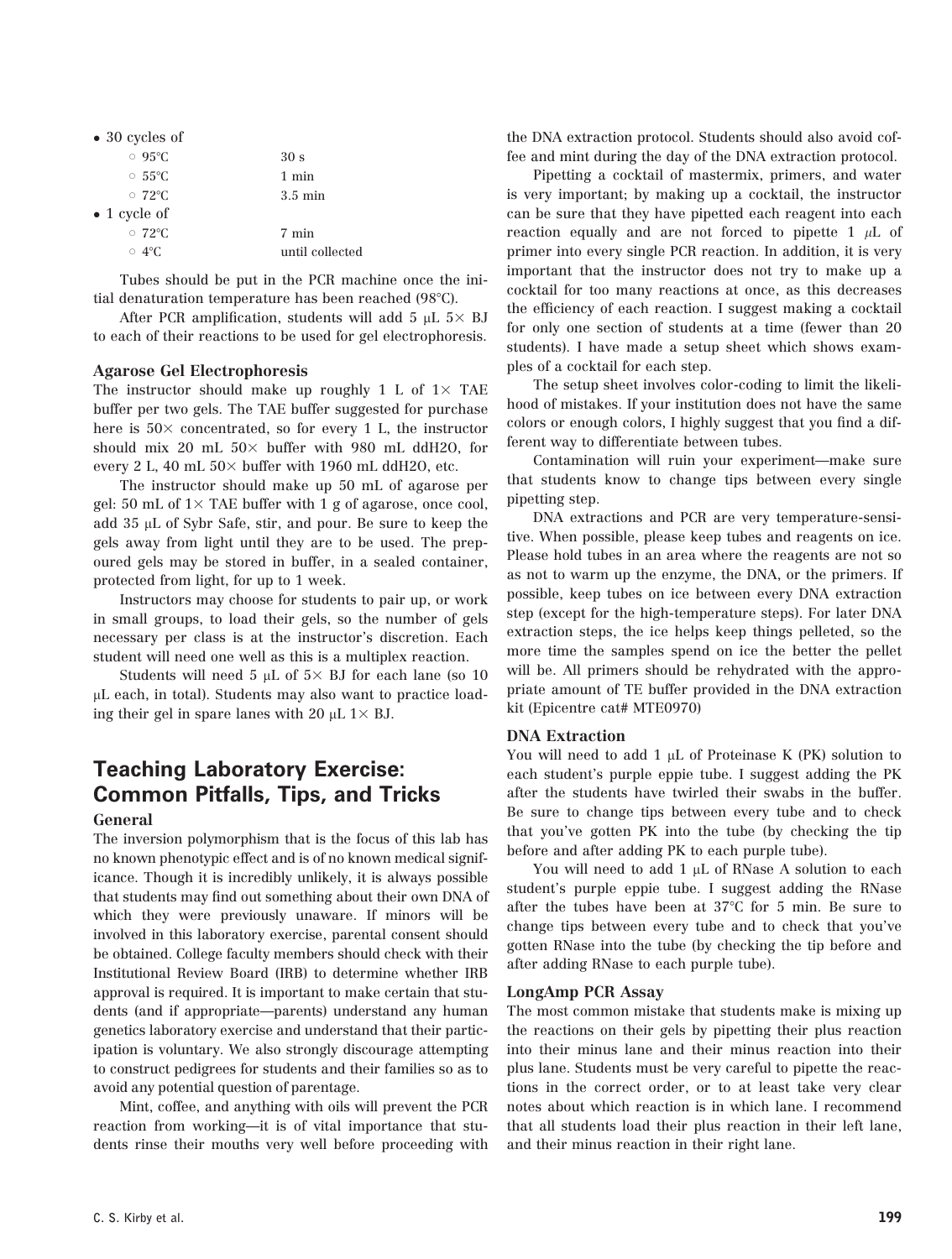

### Biochemistry and Molecular Biology Education

This is a very fickle protocol. If some reactions are not robust enough, the instructor may re-run the PCR reactions with either (a) a longer extension time, or (b) more cycles. The current protocol is the shortest run time that produces generally reliable results, which is why it was chosen, but if you are running the PCR overnight anyway, adding 2 more hours to the run is preferable.

In many individuals, a band appears in the plus lane that is significantly smaller than the plus amplicon. This is a secondary product that occurs due to the repetitive nature of this region and is NOT indicative of a plus genotype. The band MUST appear in the  $\sim$ 12 kb region to represent a plus X chromosome.

### iPCR Assay

The iPCR assay involves a self-ligation step. In order to enhance self-ligation (and not ligation to other fragments), it is important to have a low concentration of DNA in the ligation step.

#### Agarose Gel Electrophoresis

Loading an agarose gel can be difficult and anxiety-inducing for some students. I recommend providing the students with  $1\times$  blue juice that they can practice with. You can either give them extra lanes in their gels or provide a practice gel at the front bench. Students can practice pipetting into these gels until they feel comfortable pipetting their own samples.

SYBRSafe is light-sensitive—if you have trouble visualizing bands or even ladder, turn out the lights and close the blinds. Author C. S. Kirby provides the first-person suggestions throughout the laboratory exercise.

### From Sex Linkage to Genomics—A Genetic Mother Lode

### Laboratory Exercise Discussion Questions

Students will endeavor to learn core molecular biology techniques such as iPCR, long PCR, restriction enzyme digest, ligation, and gel electrophoresis. Students will also learn how to analyze a gel, interpret presence-absence assays, do HWE calculations, relate classroom data to concepts in the real world, and how to ask good questions about gaps in scientific knowledge.

- 1. Why are long, nearly identical inverted repeats (IRs) found disproportionately on the X and Y chromosomes (see Warburton et al. [4])?
	- a) The X and Y chromosomes have no homologs with which to pair over most of their lengths leading the IRs to pair with themselves and undergo gene conversion to maintain near identity.

2. Many, but not all, of the long IRs, whether X-linked, Ylinked, or autosomal, contain genes which are expressed only or primarily in testes. Discuss this observation.

- a) For example, is there some advantage to having multiple copies of these genes (which are involved in spermatogenesis and implicated in cancer) in males?
- 3. Why do we think non-allelic homologous recombination (NAHR) on the X-chromosome occurs more frequently in males than in females?
	- a) The "sex & the single X" again, no homolog in males for the X-chromosome so the IRs pair with themselves leading to Holliday junctions and crossing over.
- 4. Why do we question the apparent lack of polymorphism for the filamin-emerin inversion in other eutherian mammals (Caceres [2])?
	- a) The inverted repeats are nearly identical in almost every eutherian mammal studied. The near identity is suggestive of heteroduplex formation and gene conversion. Holliday junctions should be forming in conjunction with the heteroduplex and the resolution of these junctions should lead in some cases to crossing over and inversion of filamin and emerin.
- 5. In the text of this article, two models are presented for the origin of the emerin deletion/partial filamin duplication in the Emery-Dreifuss muscular dystrophy patient—a double crossover in a plus homozygote or a single crossover in a plus//minus heterozygote. Argue the relative merits of these two models including the role of improper pairing in the inverted region in producing the unequal crossover.
	- a) Small model:
	- i. pros:
		- 1. females of European ancestry are most commonly  $+//+$  homozygotes.
		- 2. mispairing of the LIRs could lead to mispairing in the emerin-filamin region and result in an unequal crossover.
	- ii. cons:
		- 1. chromosome interference makes a double crossover in this tiny space very unlikely.

b) Our model:

- i. pros:
	- 1.  $+//-$  heterozygotes are less common but not uncommon in individuals of European ancestry.
	- 2. inversion heterozygosity could lead to mispairing in the emerin-filamin region and result in an unequal crossover.
	- 3. no second crossover is needed, so chromosome interference is not a factor.
- 6. Calculate arrangement frequencies and check for Hardy-Weinberg using the following data set:

|              | $+/\!/$     | $+$ //- | $-$ // $-$  | Total |
|--------------|-------------|---------|-------------|-------|
| Females      | 42          | 36      | 22          | 100   |
|              | $+\sqrt{v}$ |         | $-\sqrt{v}$ |       |
| <b>Males</b> | 60          |         | 40          | 100   |